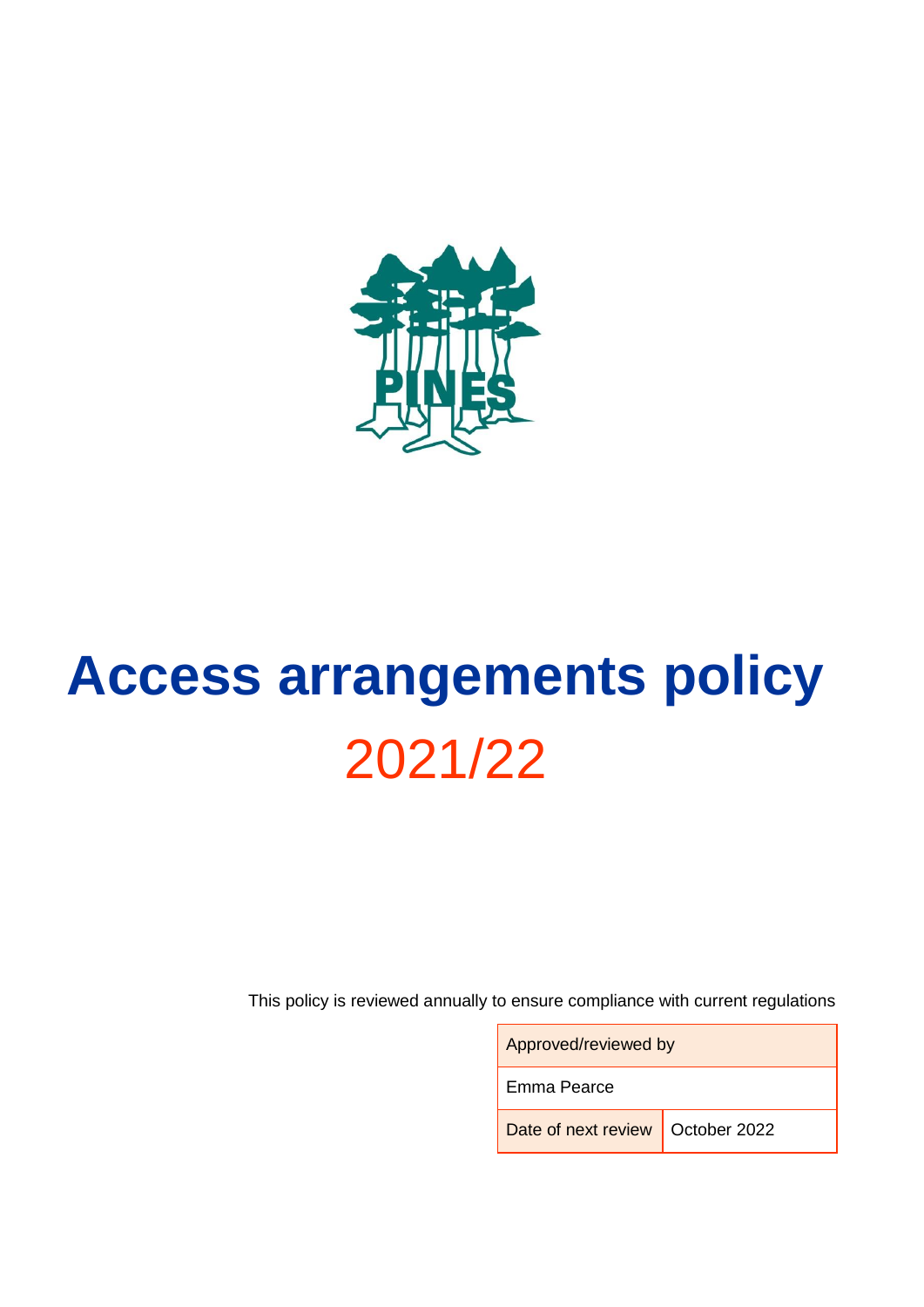#### **What are access arrangements and reasonable adjustments?**

#### **Access arrangements**

Access arrangements are agreed before an assessment. They allow candidates with specific needs, such as special educational needs, disabilities or temporary injuries to access the assessment and show what they know and can do without changing the demands of the assessment. The intention behind an access arrangement is to meet the particular needs of an individual candidate without affecting the integrity of the assessment. Access arrangements are the principal way in which awarding bodies comply with the duty under the Equality Act 2010\* to make 'reasonable adjustments'.

[\[AA](http://www.jcq.org.uk/exams-office/access-arrangements-and-special-consideration/regulations-and-guidance) Definitions, page 3]

#### **Reasonable adjustments**

The Equality Act 2010 requires an awarding body to make reasonable adjustments where a candidate, who is disabled within the meaning of the Equality Act 2010, would be at a substantial disadvantage in comparison to someone who is not disabled. The awarding body is required to take reasonable steps to overcome that disadvantage. An example would be a Braille paper which would be a reasonable adjustment for a vision impaired candidate who could read Braille. A reasonable adjustment may be unique to that individual and may not be included in the list of available access arrangements. Whether an adjustment will be considered reasonable will depend on a number of factors which will include, but are not limited to:

- the needs of the disabled candidate;
- the effectiveness of the adjustment;
- the cost of the adjustment; and
- the likely impact of the adjustment upon the candidate and other candidates.

An adjustment will not be approved if it:

- involves unreasonable costs to the awarding body;
- involves unreasonable timeframes; or
- affects the security and integrity of the assessment.

This is because the adjustment is not 'reasonable'. Access arrangements are the principal way in which awarding bodies comply with the duty under the Equality Act 2010\* to make 'reasonable adjustments'.

[\[AA](http://www.jcq.org.uk/exams-office/access-arrangements-and-special-consideration/regulations-and-guidance) Definitions, page 3]

#### **Purpose of the policy**

The purpose of this policy is to confirm that The Pines Special School has a written record which clearly shows the centre is leading on the access arrangements process and is complying with its …obligation to identify the need for, request and implement access arrangements...

[JCQ General Regulations for Approved Centres, 5.5]

This publication is further referred to in this policy as [GR](http://www.jcq.org.uk/exams-office/general-regulations)

This policy is maintained and held by the SENDCo alongside the individual files/e-folders of each access arrangements candidate. Each file/e-folder contains detailed records of all the essential information that is required to be held according to the regulations.

The policy is annually reviewed to ensure that processes are carried out in accordance with the current edition of the JCQ publication Adjustments for candidates with disabilities and learning difficulties Access Arrangements and Reasonable Adjustments.

This publication is further referred to in this policy as [AA](http://www.jcq.org.uk/exams-office/access-arrangements-and-special-consideration/regulations-and-guidance)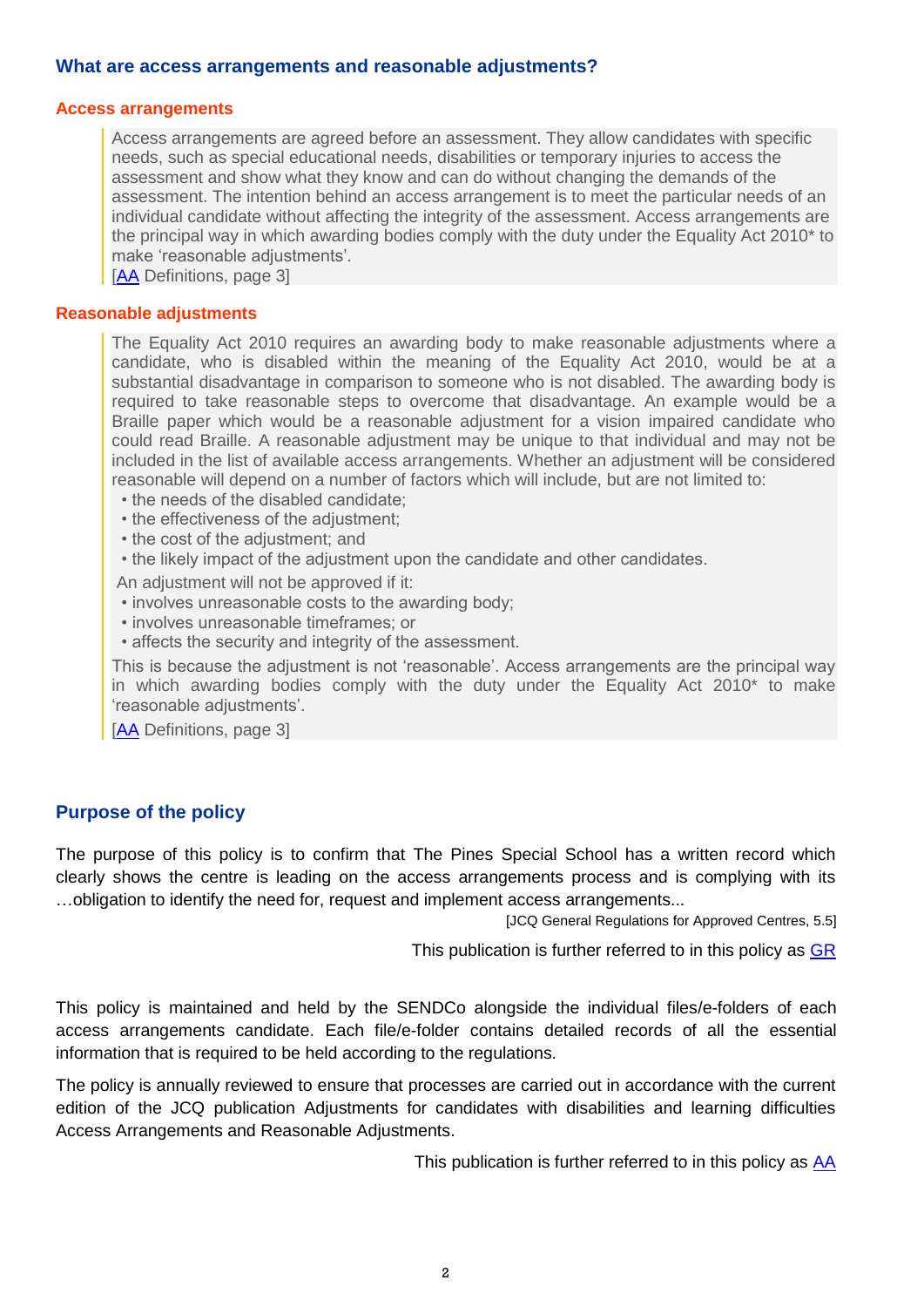# **Disability policy (exams)**

A large part of the access arrangements process is covered in the Disability Policy (exams) which covers staff roles and responsibilities in identifying the need for, requesting and implementing access arrangements and the conduct of exams. The Disability policy can be found on the school's website and is available on request from the schools' reception.

The Access arrangements policy further covers the assessment process and related issues in more detail.

#### **The assessment process**

All students within The Pines Special School have a current EHCP and a diagnosis of ASC. The exams officer will make the relevant AAO and ensure sufficient evidence of Normal Way of Working is kept on file. Form 8 is not required and must not be used. If assessment is required they will be carried out by an assessor(s) appointed by the head of centre. The assessor will be appropriately qualified as required by JCQ regulations in [AA](http://www.jcq.org.uk/exams-office/access-arrangements-and-special-consideration/regulations-and-guidance) 7.3.

#### **The qualification(s) of the current assessor(s)**

# *N/A*

#### **Appointment of assessors of candidates with learning difficulties**

At the point an assessor is engaged/employed in the centre, evidence of the assessor's qualification is obtained and checked against the current requirements in [AA.](http://www.jcq.org.uk/exams-office/access-arrangements-and-special-consideration/regulations-and-guidance) This process is carried out prior to the assessor undertaking any assessment of a candidate.

#### **Checking the qualification(s) of the assessor(s)**

The headteacher of The Pines School will ensure that evidence of the assessor's qualification(s) is obtained at the point of engagement/employment and prior to the assessor undertaking any assessment of a candidate. Evidence of the assessor's qualification(s) will be held on file for inspection purposes and be presented to the JCQ Centre Inspector by the Exams Officer. The headteacher is responsible for checking the qualifications and the appointment of the access assessor. The headteacher is responsible for the quality of the AA process.

#### **Reporting the appointment of the assessor(s)**

If an assessor is used, evidence of the assessor's qualifications will be held on file by the Exams Officer.

#### **Process for the assessment of a candidate's learning difficulties by an assessor**

All students within the Pines Special School have a current EHCP and have a diagnosis of ASC. Access arrangements will reflect each candidate's normal way of working at the centre. The SENDCo and exams officer will ensure that the correct procedures are followed as per Chapter 7 of the JCQ publication Access Arrangements and Reasonable Adjustments.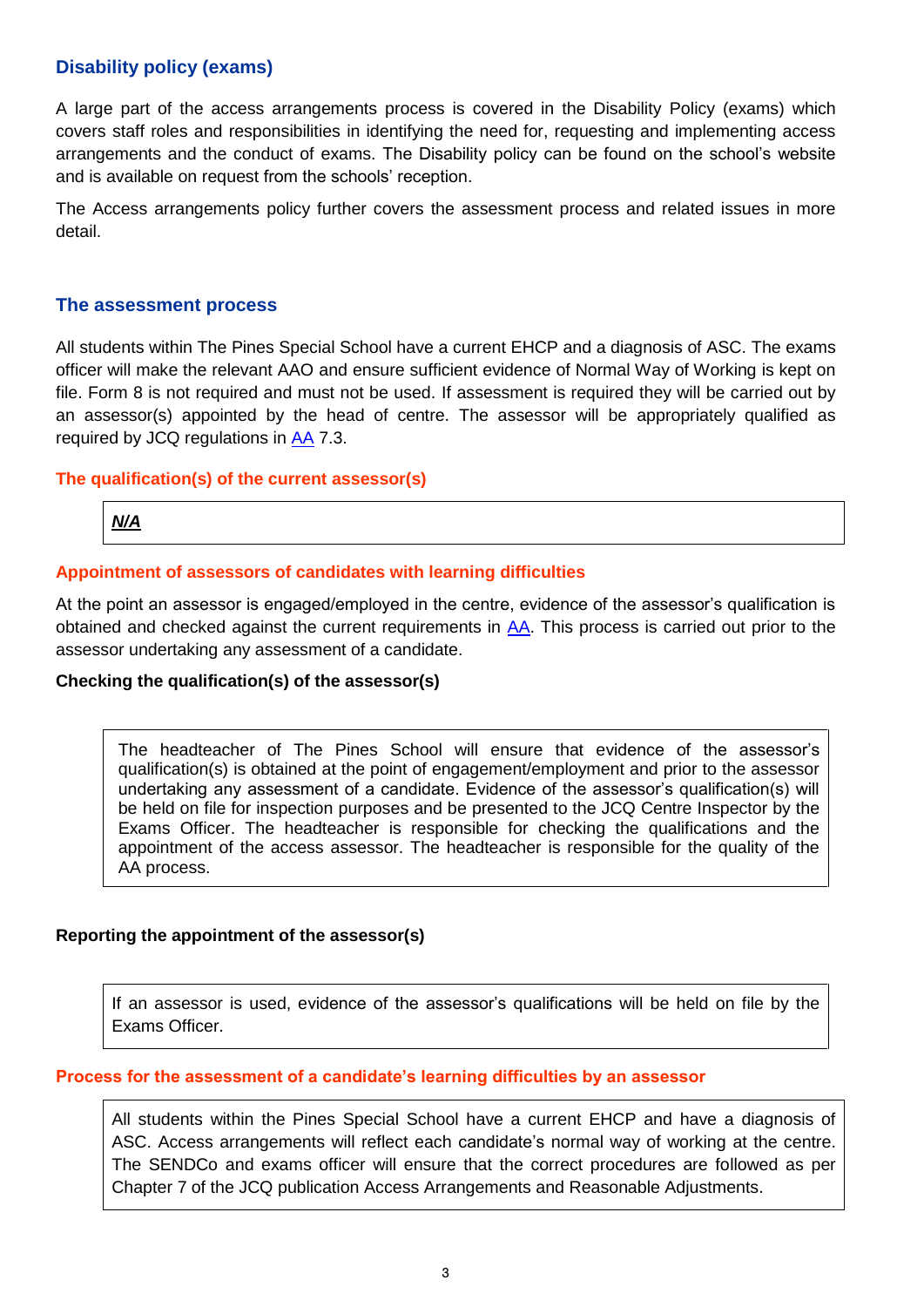Individual staff roles and procedures are outlined in The Pine Special School exams specific Disability Policy. All Pines Special School's procedures strictly adhere to the regulations set out in the JCQ publications AA, ICE & GR.

All students at The Pines School have a current EHCP and a diagnosis of ASC. The exams officer, working within the class teams will collate evidence of each candidate's normal ways of working within the centre which will build a picture of need to determine if access arrangements are required. Form 8 is not required and must not be used. If additional assessments are required, the EO will discuss this with the independent assessor.

# **Processing access arrangements**

#### **Arrangements requiring awarding body approval**

**Access arrangements online** (AAO) is a tool provided by JCQ member awarding bodies for centres to apply for required access arrangement approval for the qualifications listed on page 2 of [AA.](http://www.jcq.org.uk/exams-office/access-arrangements-and-special-consideration/regulations-and-guidance) This tool also provides the facility to order modified papers for those qualifications listed on page 74.

AAO is accessed within the JCQ Centre Admin Portal (CAP) by logging in to one of the awarding body secure extranet sites. A single application is required for each candidate regardless of the awarding body used.

The exams officer is responsible for applying for AAO and keeping detailed records in Candidates individual folders, as outlined below:

"The SENDCo must keep detailed records, whether electronically or in hard copy paper format, of all the essential information on file. This includes a copy of the candidate's approved application, appropriate evidence of need (where required) and a signed data protection notice for inspection by the JCQ Centre Inspection Service." [AA 8.6]

Applications will be submitted in the Autumn term when candidates begin Year 10 or when then formally begin the accredited course. The EO will submit applications and keep, on file, all relevant documentation.

#### **Centre-delegated access arrangements**

All students at The Pines Special School have an EHCP, the exams officer will make the relevant AAO and ensure sufficient evidence of Normal Way of Working is kept on file. Form 8 is not required and must not be used.